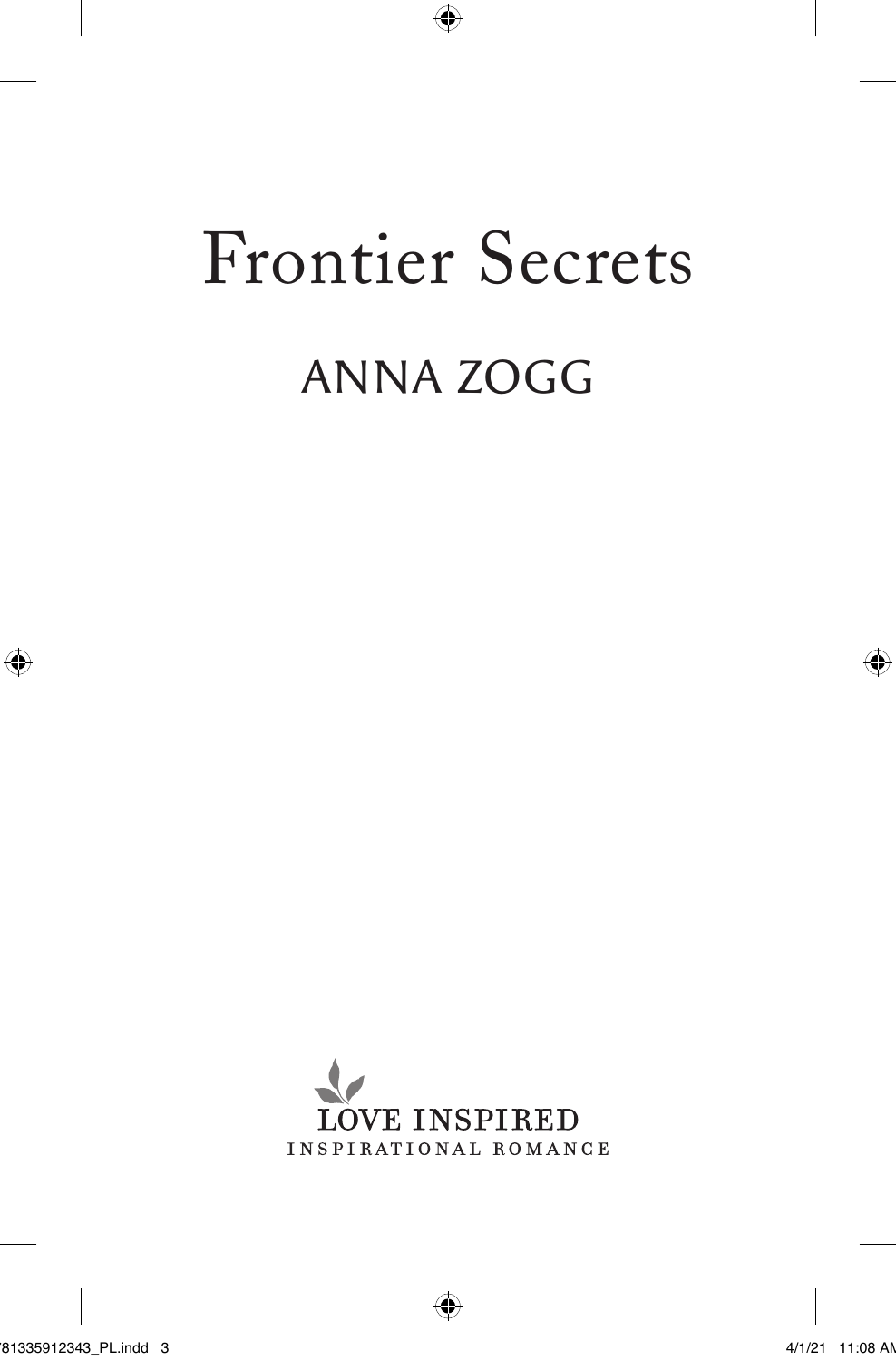

*Wyoming Territory, May 1888*

*This cannot be the grand frontier my uncle mentioned in his letters.*

As Ellie Marshall stood inside the Fort Laramie general store, she peered through the grimy window. A mud-caked soldier rode through a sea of sludge, his horse's hooves making a sucking sound with every step. A passersby on foot plowed through the muck. Ellie looked down at herself. The same brownish-red that marked the military post also stained her violet traveling gown. Grimacing, she scrubbed at the half-dried blotches on her sleeve.

*Soon this will be over*. Not only the ordeal of filth, but the endless hours on mind-numbing trains, followed by a bone-jarring stagecoach ride from Cheyenne. At least she was on the last leg of her journey. She closed her eyes, trying to picture her uncle's description of his ranch—lush green grasses and rolling hills spread before majestic purple mountains. Compared to this barren wasteland, his home promised to be a haven. She couldn't wait to begin her new life there. For the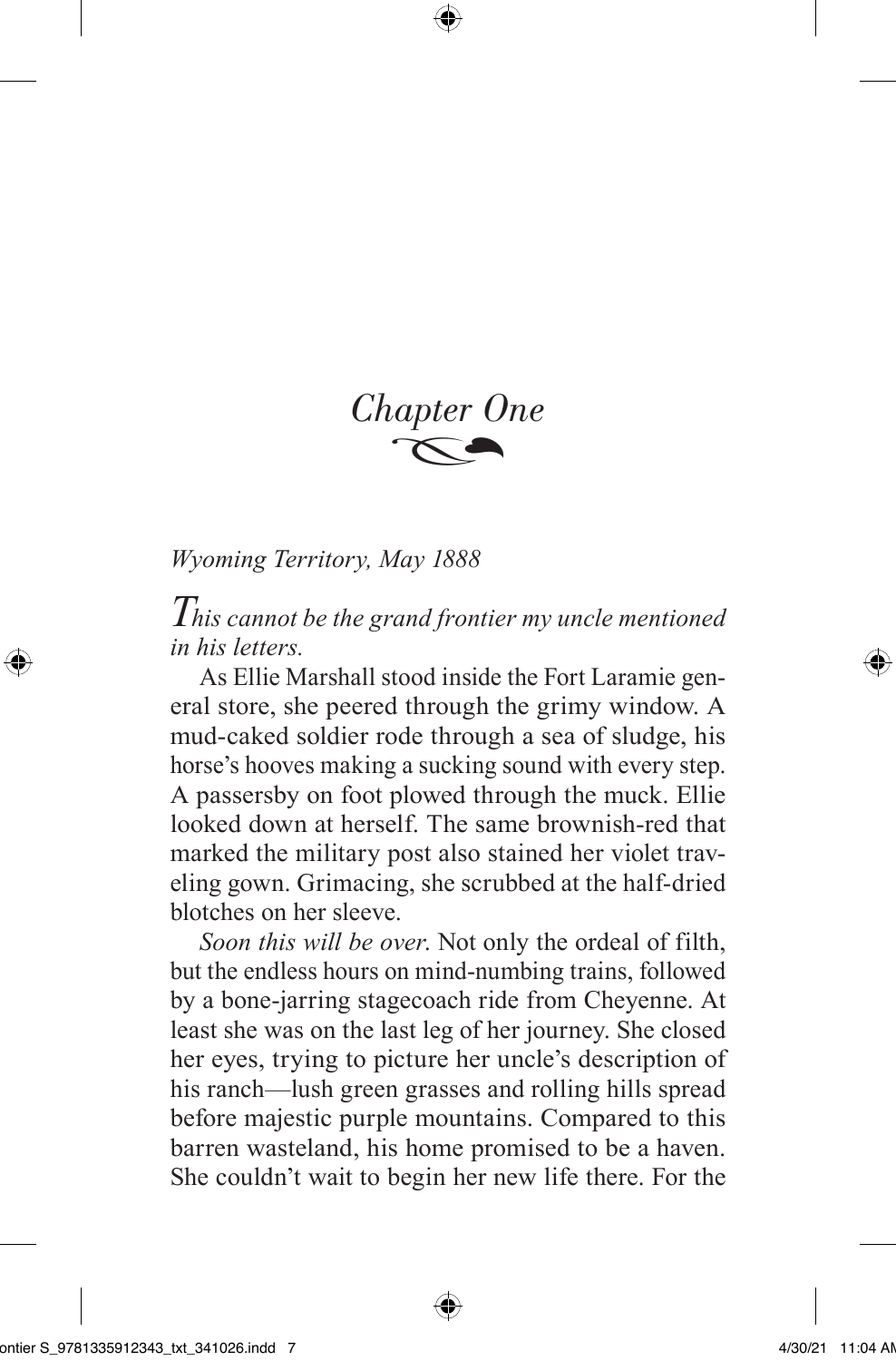first few months, she planned to reacquaint herself with him, her closest family member. With his permission, she would practice medicine on his ranch. If not there, then someplace else. Regardless, grand new opportunities awaited—ones that would make all the difficulties of the journey worthwhile.

The shrill voice of Mrs. Rushton, a fellow passenger, punctured the low hum of conversation in the post. As the portly woman scolded her son, Ellie slipped out the door. She sought to escape them as well as a new passenger, Mr. Tesley, whom she had met the night before. Everyone within earshot knew the troubles the businessman had faced and recounted at top volume. His buggy had broken down and he was in a hurry to get to Casper. When he found his only travel option was the stagecoach, he let the whole post know the arrangement was not to his liking.

Standing by the store's entrance, Ellie surveyed the fort's rough log walls and primitive buildings. Beyond a massive barricade, tattered tepees dotted the hills. Try as she might, she couldn't reconcile the description of Fort Laramie she'd read about in travel brochures—an "oasis for travelers"—with the stark reality. Everywhere she looked, she saw filth, coarseness, degradation. The setting reminded her of the more unseemly areas of Chicago that she thought she had left behind.

A yell from across the yard startled her. Ellie turned to see the Deadwood stagecoach heading for the open gates. The heavy Concord vehicle with its eight-horse team creaked and jangled while travelers shouted farewells. By her count, fifteen men rode inside the coach or perched on top. Not only did the shotgun messenger tote a weapon, but so did a number of passengers. Because of outlaws?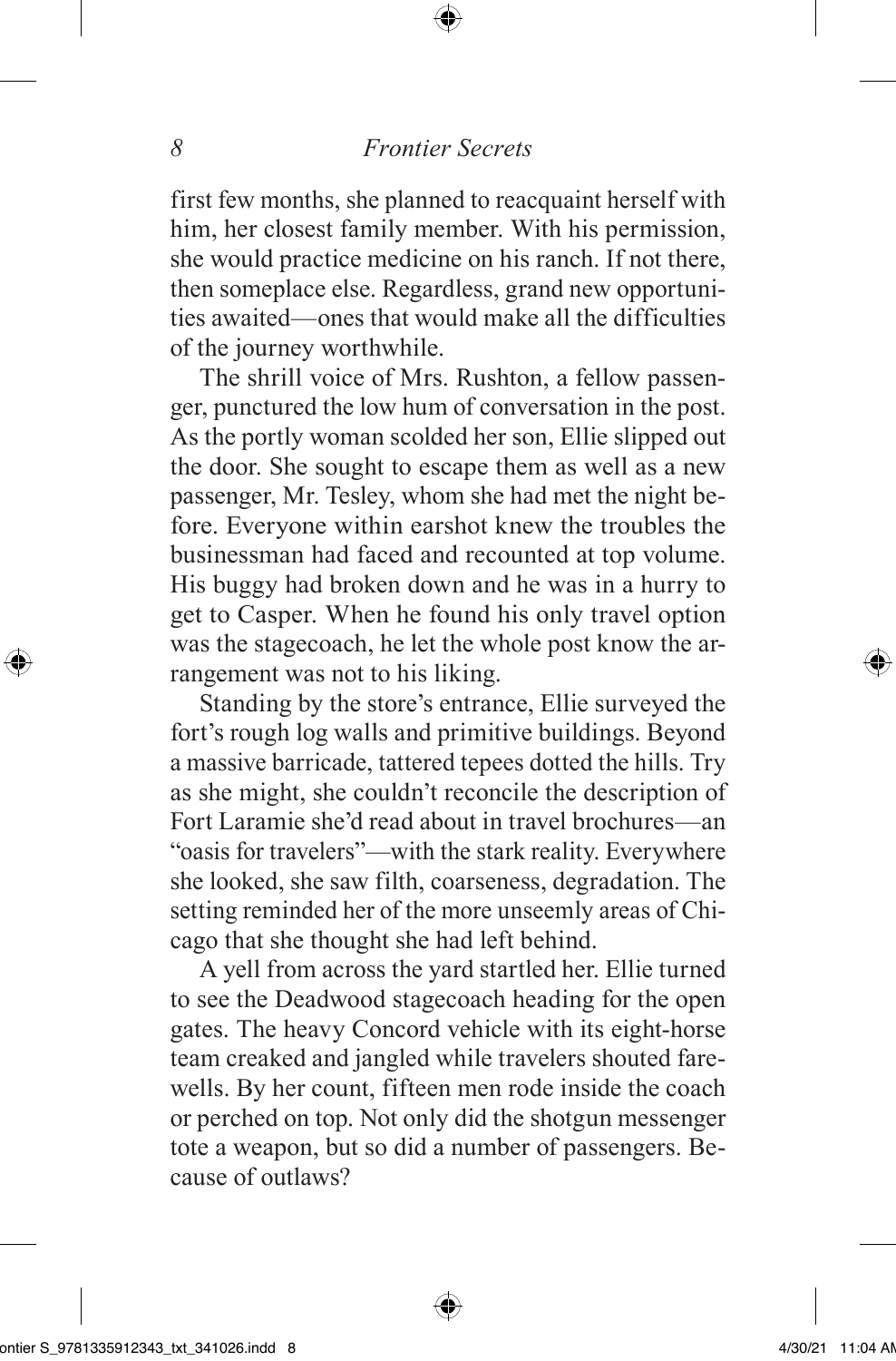Gulping, Ellie dabbed her forehead with gloved fingers. Though the stagecoach company downplayed the possibility of holdups, they made no promises of safe passage. Ahead of her awaited the less frequented road to Casper. Not only that, she'd be traveling in a smaller vehicle that looked like it had seen its best days a decade ago.

Taking a deep breath, she forced herself to more pleasant thoughts. Tonight, she hoped to reach Uncle Will's. Then this whole miserable journey would be a distant memory.

From the corner of her eye, she caught a glimpse of her coach as it appeared from around the buildings. She squinted at the driver who held the horses to a walk. Who was he? Pete, the Irishman who'd brought them from Cheyenne, was not guiding the four-horse team. In his place sat a lean man, dressed in buckskins. Brown hair framed a tanned, clean-shaven face. He appeared to be more frontiersman than cowboy. Gazing ahead, he seemed oblivious to her gawking as he halted the stagecoach beside her.

While living back east, she had read about wild men who embraced their own values and boasted of no ties to society. Was he one of them? Her gaze strayed to the large, sheathed knife at his waist. He appeared to have stepped off an advertisement for Buffalo Bill's Wild West show.

When he looked her way, she gaped. He had the most startling blue eyes she had ever seen. They, and his impeccable tidiness, stood in stark contrast with his rough clothing and dangerous demeanor.

When his eyebrows rose, she felt her cheeks burn. "I—I beg your pardon, sir. I didn't mean to stare."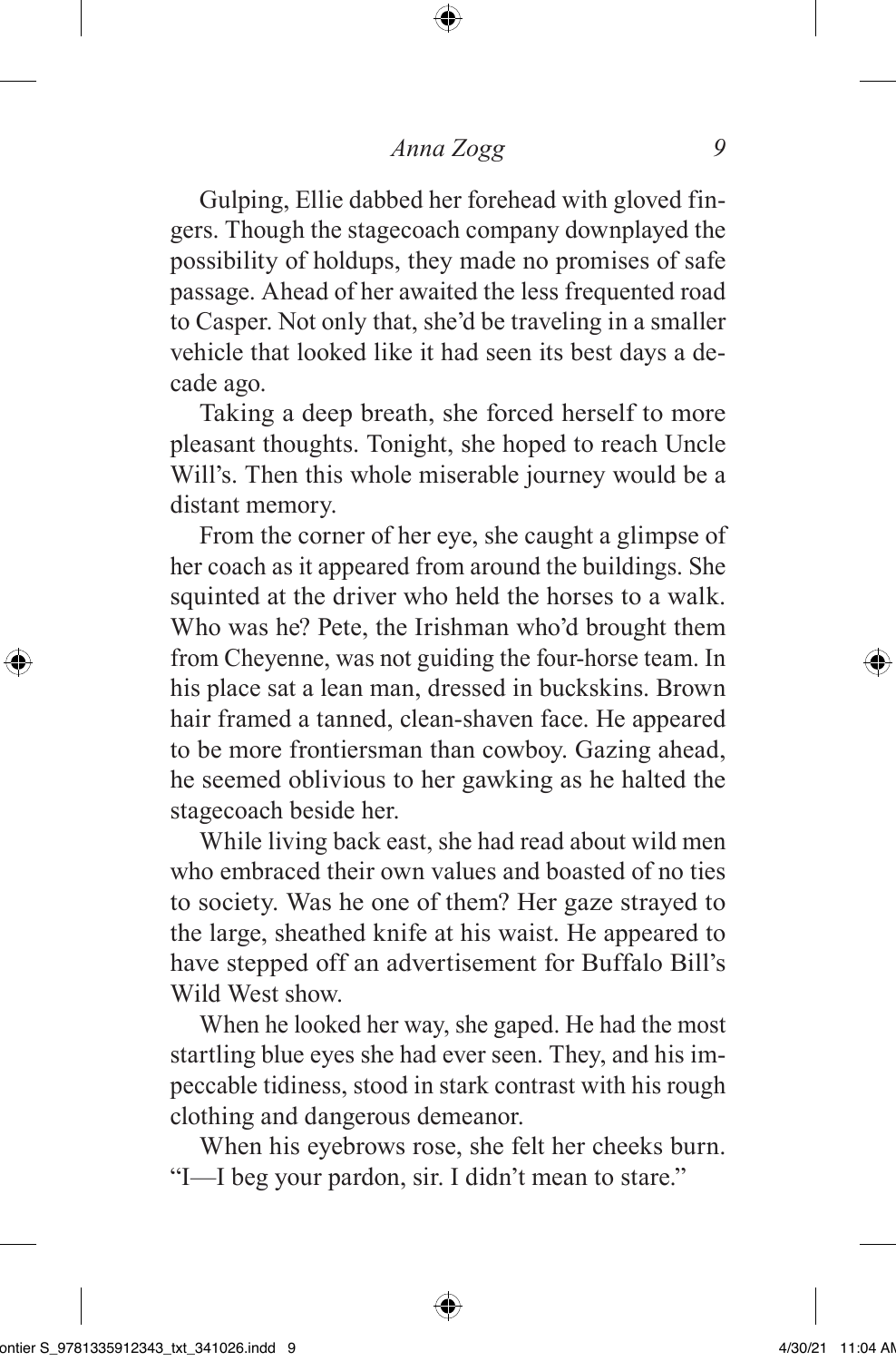And yet, she had. Once again, Ellie failed to curb her natural curiosity, a fault that her father often censured.

"I just traveled from Chicago." She hoped her explanation excused her inquisitiveness. "And I've n-never before seen..."

A mountain man? Frontiersman? She could think of no polite description.

His lips twitched in what might be humor. Before he could answer, raised voices inside the general store drew her attention. Two men burst through the doorway. Pete, the redheaded driver, stalked out with Mr. Tesley trotting close behind.

"This arrangement is preposterous. Unacceptable." The weasel-like passenger threw one hand in the air.

What was Mr. Tesley's problem now? Last night, he had subjected Ellie and everyone within hearing about his importance. Because of his efforts—apparently his alone—Wyoming Territory would soon join the union.

The two men stopped next to Ellie.

Pete waved toward the stagecoach. "He's the best coach gun from Missouri to California. I need him for this leg of the trip."

"You can't be serious. Isn't anyone else available?"

"No. Rhett is it."

*Rhett?* Ellie peered at the man still in the driver's seat.

"I don't care what name he goes by," Mr. Tesley growled, "I recognized him the moment I saw him."

"From where?" Pete glowered. "What're you saying?"

"I always figured his kind would show up again. No telling what kind of skullduggery he's been up to."

"He's no outlaw"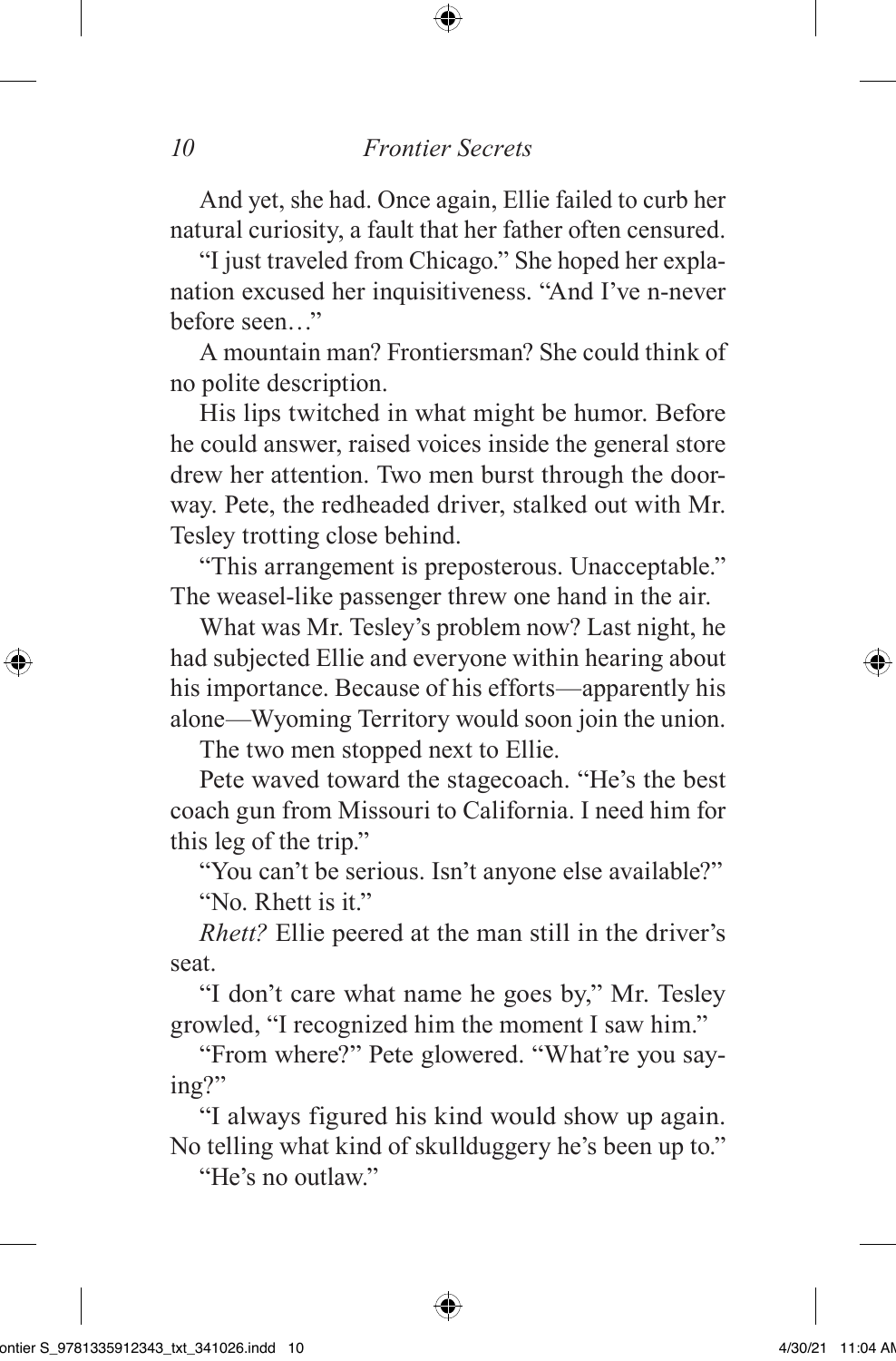"Y'sure?" Under his breath, the businessman muttered, "He's got outlaw blood."

Outlaw? Ellie stared up at the man in question. The stagecoach company would not have hired a criminal, would they? Unlikely. She adjusted the tie on her bonnet. No doubt Mr. Tesley was merely fabricating yet another reason to voice discontent.

Glancing her way, the businessman chomped his gray mustache with his lower teeth. He stepped closer to the driver. "Surely you are capable of handling any problem we may encounter. Without *this* man's assistance"

The Irishman's chin jutted. "Oh, so now you're *not* afraid of holdups."

"I'm…of course, I…" Stammering, he waved in Ellie's direction. "Mind you, it's not for my sake I bring this to your attention."

She stifled a snort.

Appearing pious, the businessman steepled his fingers. "We must think of the safety of all the passengers."

Ellie clenched one fist. Was he trying to use her to justify his own bad behavior?

"I *am*." Pete's tone grew stern. "That's why we need Rhett. He can shoot the eye out of a—" He stopped when he caught Ellie's gaze. "Out of—of a knotty pine fence post."

She pressed her lips together to hide a grin.

"I don't care." Mr. Tesley crossed his arms.

"You don't seem to understand." Pete drew himself up. "Ever since gold was discovered in the Black Hills, outlaws roam the trails. But with Rhett along, we've not had—"

"Do you think it wise to frighten the womenfolk with such talk?" Mr. Tesley fairly screeched.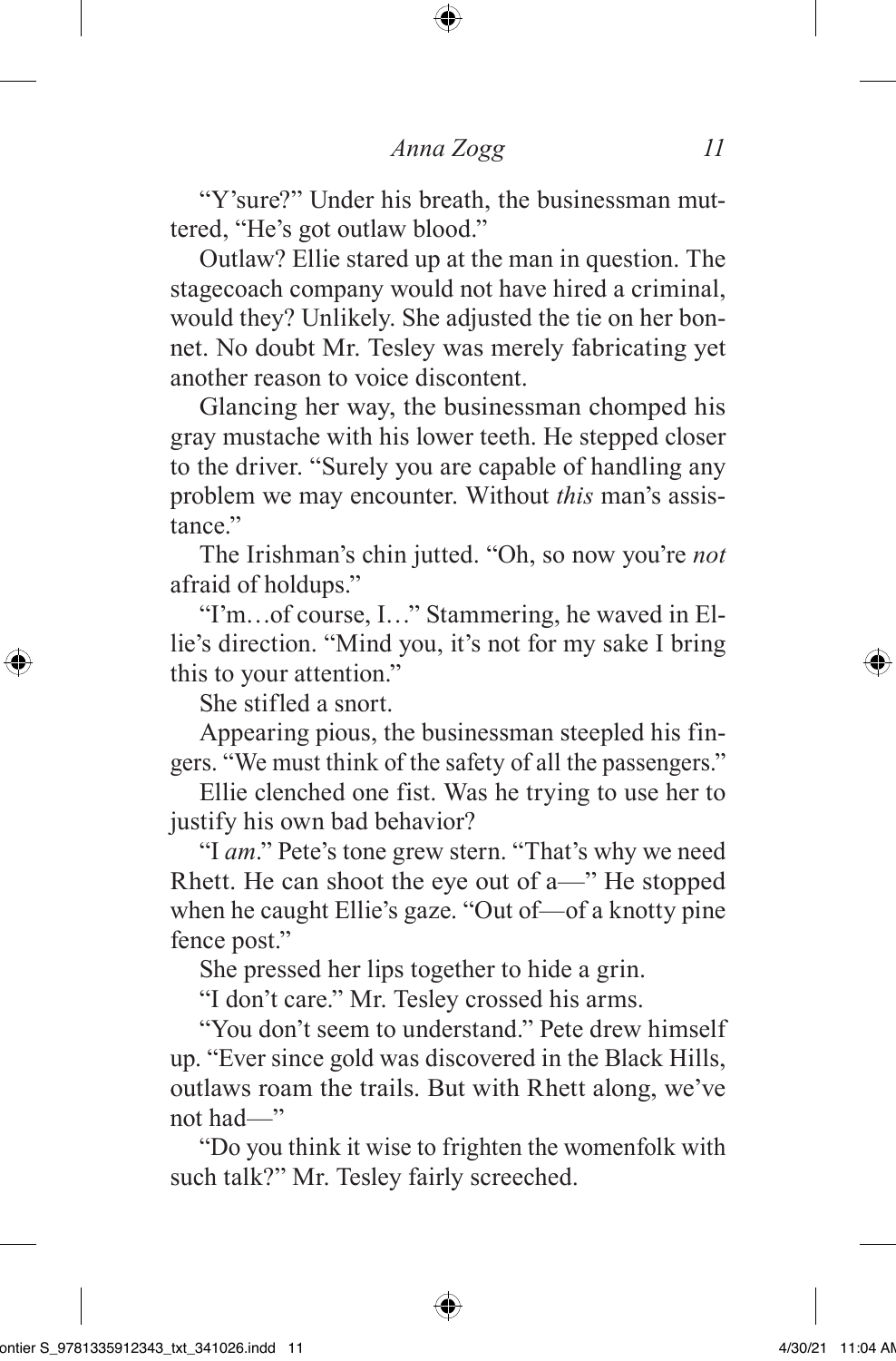"Excuse me." Ellie raised her voice. The two men swiveled toward her. "Let it be clear that I have every confidence in our driver and his companion. I can only speak for myself, but this particular *womanfolk* isn't frightened."

Pete glowered at Mr. Tesley. "Frankly, I don't think it's the *women* who're scared."

As the businessman sputtered, the other two passengers—Mrs. Rushton and her son—emerged from the store. Eyes wide, the stout woman glanced between them. "Is something wrong?" Her hand clamped on the boy's shoulder.

"Not at all, Mrs. Rushton." Pete opened the coach's door. "The sooner you get settled, the sooner we can be on our way. We're already behind schedule."

"I don't care what you say, I am *not* riding with that—that…" Mr. Tesley pointed at Rhett and mumbled an inexcusable term.

Ellie's ears buzzed.

"Suit yourself." Pete straightened with a jerk. "Ladies?"

Chin quivering, Mrs. Rushton drew back and yanked her son closer.

Pete turned to her, hand extended. "Miss Elinor?"

Beyond him, she caught sight of Rhett's narrowed eyes. Was Mr. Tesley's accusations true about this man being an outlaw? Or at least related to one? Heart pounding, Ellie clenched her handbag.

Then she straightened her shoulders as she dismissed Mr. Tesley's outrageous claim. Why drive a stagecoach when one could merely hold it up? She wasn't going to condemn a man based on nothing more than Mr. Tesley's suspicions and insinuations.

Gathering her skirts, she took Pete's helping hand.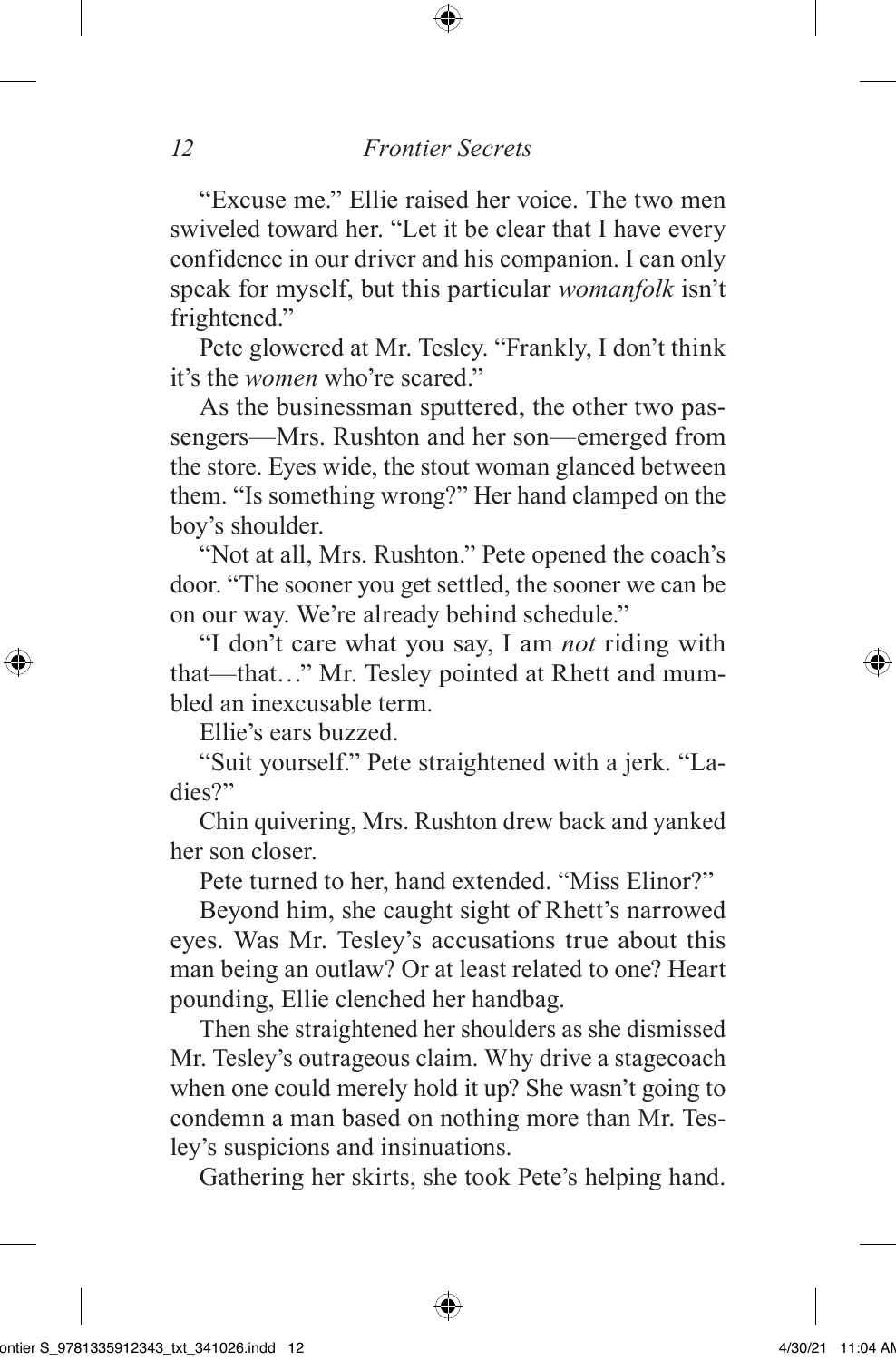*Anna Zogg 13*

After she climbed aboard, she fought to speak in an even tone. "I saved the best seat for you, Mrs. Rushton. Does Nicholas want to sit by me or at your side?"

Likely the six-year-old would hang out the window despite his mother's protests. The only thing that had captured his attention for more than a few minutes was Ellie's watch. However, she allowed him to merely look at it since he had already broken his mother's brooch.

"I wanna sit by Miss Ellie." Nicholas wrenched from Mrs. Rushton's hold and bounded into the stagecoach. With obvious reluctance, she followed.

"I'm sending a telegram. To complain." Mr. Tesley shook his fist. "This very minute."

"Suit yourself." After securing the door, Pete climbed on top. In moments, Mr. Tesley's bags and trunk flew off the stagecoach and thudded to the boardwalk.

"You haven't heard the last of—"

"Hee-aw." Pete's call rang through the fort. With a lurch, they were on their way.

As the stagecoach settled into a rocking motion, Rhett braced his feet against the floorboards. They were well away from Fort Laramie and deep in the grassy plains. His fingers tightened around the company-issued shotgun as he kept a sharp lookout. In the many runs he'd made across Wyoming Territory, they'd experienced no trouble. Regardless, Rhett remained alert. Easy marks were what criminals preferred.

*Outlaws like my father and uncles*.

Nearly two decades ago, their band had terrorized this area. Thanks to the bravery of Rhett's mother, the two of them had escaped the group's evil clutches. Only after lawmen and locals had put the Walker Gang per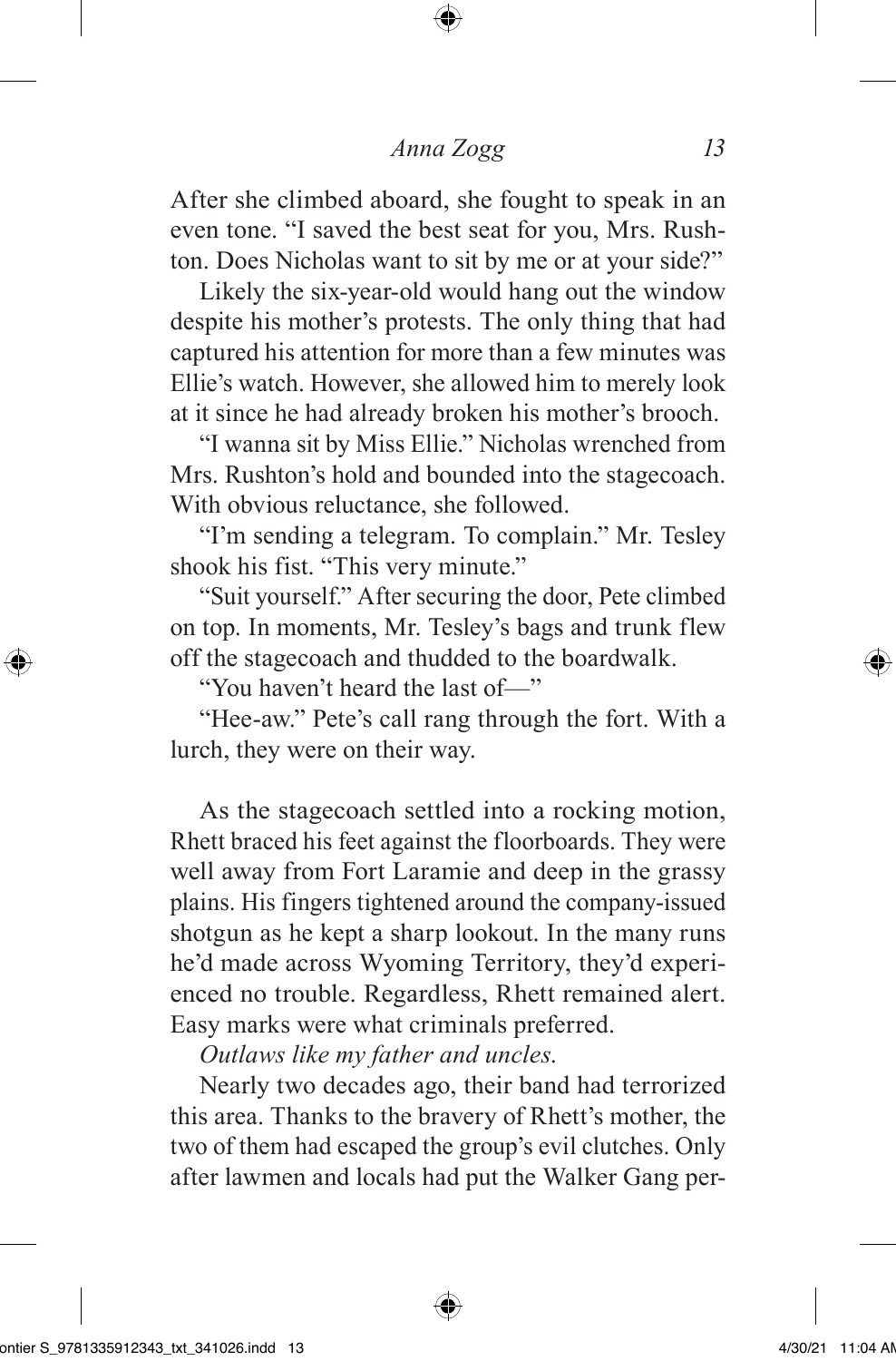manently out of business had it been safe for Rhett and his mother to return to the area.

Unfortunate that Mr. Tesley recognized him earlier that morning. Ma always claimed Rhett looked like his father. That fact might have been proven today.

"What ballad are ya in the mood for?" Pete's question broke into his thoughts.

Rhett chuckled. "You pick. You know I like 'em all."

Though gifted with a fine voice, Pete preferred to whistle instead of sing. His impressive repertoire ranged from ditties and theater tunes to the realistic cries of animals.

Pete began to hum, before he settled on a favorite and switched to whistling. His anchor mustache and beard bristled outwardly as the volume increased. Although he claimed the music calmed the horses, it also signaled that all was well.

The day promised to be neither too hot nor too cold, a pleasant change after recent rains. Though the shortcut Pete had chosen was less traveled, it lacked some of the hazards of the more frequented thoroughfare dangerous deep ruts and washed-out areas that would slow their journey.

Rhett's mind drifted from the road conditions to the pretty blonde inside the stagecoach. The cut of her plush wrap, embroidered skirt and fancy bonnet proved Miss Elinor, as Pete had called her, was a lady. She had traveled a fair piece, evidenced by the weariness on her face and by her dust-covered gown. Yet despite her fatigue, she had maintained her manners, speaking courteously to all, including him and Pete. Most passengers merely ignored them.

*And she wasn't afraid*.

Miss Elinor had not seemed troubled by Tesley's